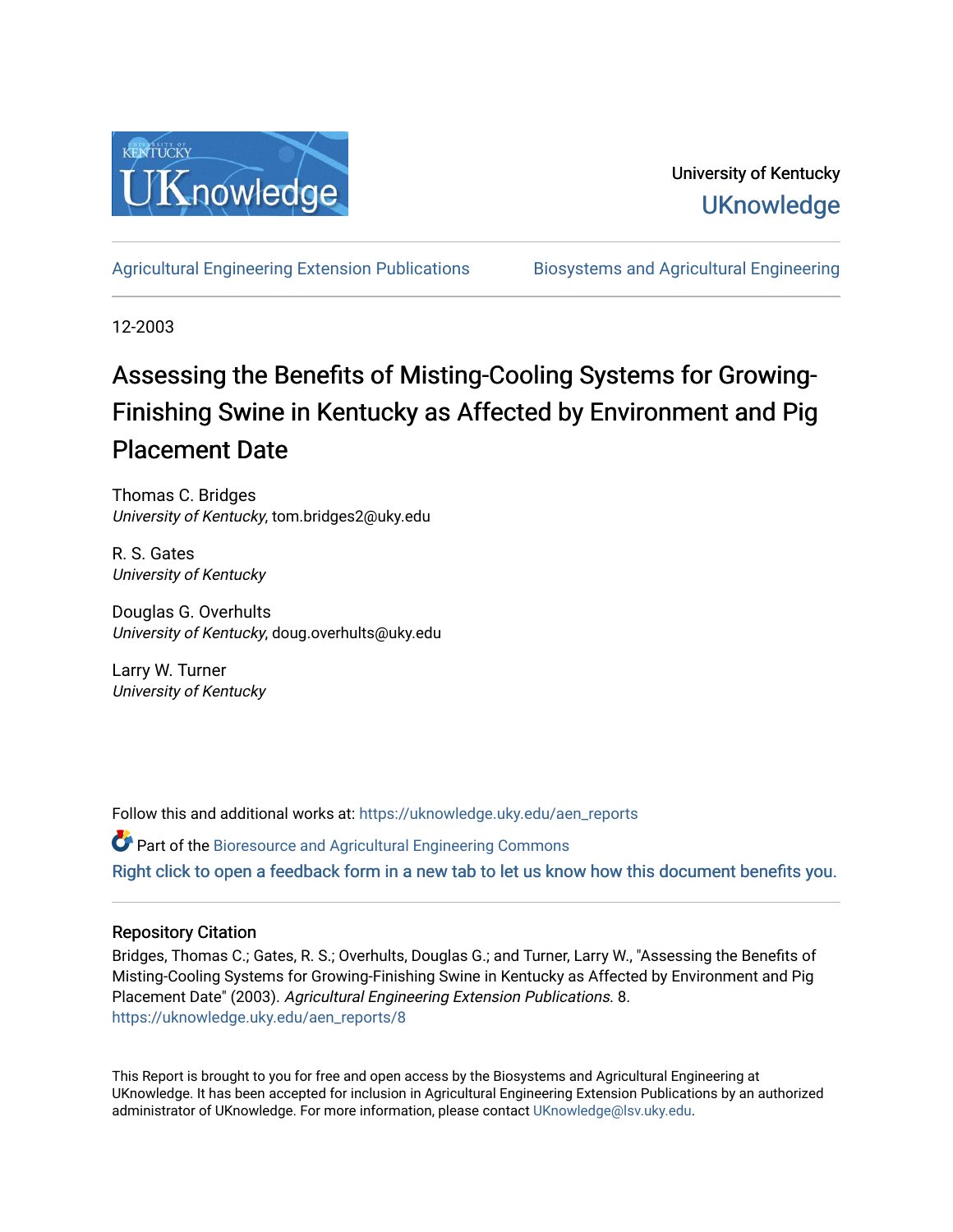# **Assessing the Benefits of Misting-Cooling Systems for Growing-Finishing Swine in Kentucky as Affected by Environment and Pig Placement Date**

*T.C. Bridges, R.S. Gates, D.G. Overhults, and L.W. Turner1*

### **Introduction**

The growth performance of animals is often affected by extreme environmental conditions. In the case of swine, generally a cold environment will increase feed intake as the pig strives to maintain body temperature, while warmer environments may reduce growth, increase body maintenance demands, and subject the animal to environmental stress. Confinement houses are widely used as a primary means of modifying the environment to improve conditions for the growth of swine. Environment in these structures is usually controlled by natural or mechanical ventilation and by insulation for cold climates and limited use of evaporative cooling for summertime conditions.

Most swine producers in Kentucky have growing-finishing production facilities that are naturally ventilated with curtains on both sidewalls. During the summer, the inside temperature of these facilities often reaches levels that can cause heat stress for the animals and adversely affect pig growth. Few hog houses are equipped with any method of cooling, yet the use of evaporative cooling may reduce the inside temperatures in these facilities and minimize the heat stress on swine.

This publication illustrates the potential economic benefits of using a misting-cooling system and the capability of the system to recover the producer's initial investment as affected by the starting date of the pigs in the growing-finishing facility (pig placement date) and the seasonal variation of weather for ten locations in Kentucky.

## **Considerations in Selecting a Swine Misting-Cooling System**

Two methods for evaporative cooling of swine are most prevalent in Kentucky: evaporative misting and direct sprinkling of the pigs. An evaporative misting system sprays small water droplets into the air, thereby reducing the surrounding air temperature in the confinement structure as evaporation takes place. Thus, the animals are exposed to a cooler air temperature and reduced heat stress. Direct sprinkling uses a larger water droplet size that directly wets the animal's skin or hair coat; cooling of the animal thus results from evaporation of the water. In Kentucky, most cooling done by swine producers is

direct sprinkling of the animals. The two systems are comparable in reducing the effects of heat stress during pig growth, and the results shown in this publication may be applied both to evaporative misting and direct sprinkling systems.

Evaporative misting has been shown to be a viable alternative to other cooling systems, such as the conventional pad cooling that has been effective in poultry houses in the southeastern United States and elsewhere. In contrast to the conventional pad cooling systems, evaporative misting compares favorably when minimizing the interior temperature-humidity index (THI). Also, it is somewhat lower in efficiency and has a substantially lower initial investment cost.

One consideration for using a misting-cooling system is a desire to reduce the impact of heat stress on the pig and improve the animal's growth rate in the growing-finishing facility. An improved growth rate means fewer days on feed, an earlier market date for the pigs, and a better quality product, which in turn should result in increased profitability for the producer. An additional benefit from earlier market dates for the pigs is increased flexibility in the use of the growing-finishing facility. However, as this publication will show, animal growth rate and the profitability of a misting-cooling system varies from year to year due to the seasonal variation in weather and also by time of year the pigs are started in the growingfinishing facility (pig placement date).

Profit in any agricultural enterprise is important, and it is necessary to weigh the benefits and costs of changes to the production facility. A second consideration in using a mistingcooling system is the amount of investment capital the producer has available for installation and the potential of the cooling system in recovering this initial investment with expected profits. A misting-cooling system is most beneficial in reducing the impact of heat stress for the animals when ambient temperatures are higher and the pigs are larger in size (50 kg plus). In Kentucky, the higher temperatures generally occur in the summer months (June, July, and August), so the time of year when the animals are started in the facility becomes important in terms of profit potential for the cooling system.

This publication reports the work of studies done at the University of Kentucky (Bridges et al., 2000, Bridges et al., 2003) and details the effect of the yearly variation in weather and the time of year the pigs are started in the growing-finishing facility on potential benefits of a growing-finishing swine facility with a misting-cooling system for various locations in Kentucky.

<sup>&</sup>lt;sup>1</sup> The authors are, respectively, Research Specialist, Chairman and Professor, Extension Professor, and Associate Dean for Extension and Professor in the Department of Biosystems and Agricultural Engineering, University of Kentucky, Lexington, Kentucky.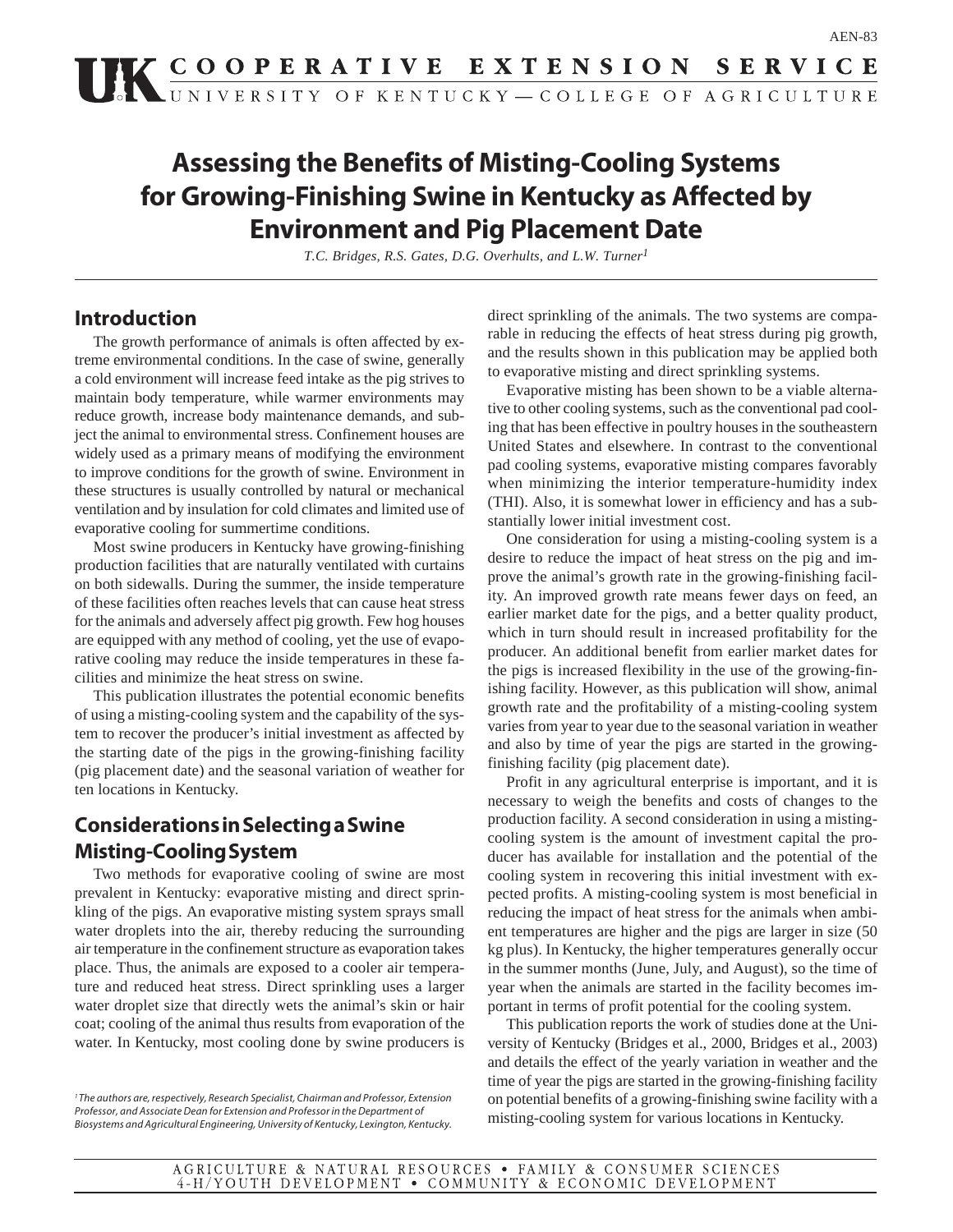### **NC-204 Swine Growth Model**

The decision to use environmental modification such as a misting-cooling system in a growing-finishing facility is generally based on increased economic return to the producer. These returns may be quite different for individual years depending on the growth rate of the pigs, the existing environmental conditions, and the current economics of pig production. In order to determine the profitability of a misting-cooling system, it was necessary to compare swine animal growth with and without such a system for a given set of production variables and environmental conditions. This was accomplished using the swine growth simulation model (NCPIG) developed by the North Central Regional Swine Modeling Committee (NC-204) at the University of Kentucky.

The NCPIG swine model determines the growth of a medium to high lean growth genotype by simulating the interactions of feed intake, nutrient digestion, body maintenance, tissue accretion, and response to environment for an individual animal over time. The NCPIG model can be used as a management tool and allows the individual user to specify various diets, environments, genetics, and economic variables and determines changes in pig growth, body composition, feed intake and efficiency, waste composition, and economic profitability.

One of the environmental options in the model includes the use of daily maximum and minimum temperature and humidity values for a given location, which allows for the variation of weather during the growth period to be introduced. The housing option in the model considers a naturally ventilated facility with curtain sides, partially slatted pens, and an option to include a misting-cooling system. NCPIG has been extensively tested against research data (Bridges et al., 1992a, 1992b; Usry et al., 1992) and has been compared against production data from a commercial operation in Kentucky (Turner et al., 1998, Bridges et al., 1998). Generally in the commercial test, values for average daily gain, feed intake, and feed conversion from the NCPIG model were found to be within  $\pm 5\%$  of the observed data.

## **Swine Growth Comparisons with and without Misting**

For the study in this publication, the NCPIG swine growth model was used to simulate pig growth for ten locations across the state of Kentucky. Most swine production occurs in the western portion of Kentucky, and the locations chosen in this study were representative of this area as well as other potential swine production locales in the state. Twenty-two years of weather data (1978-1999) and five pig placement dates were chosen to determine the effect of different weather years and starting dates in the growing-finishing facility on the profitability of a misting-cooling system for swine. These ten locations, listed in Table 1, range from Mayfield in the west to Grayson in the east and from Cumberland Gap and Somerset in the south to Williamstown in the north. The selected pig placement dates are 20 days apart and are April 16 (Julian day 106), May 6 (Julian day 126), May 26 (Julian day 146), June 15 (Julian day 166), and July 5 (Julian day 186).

To determine the profitability of a misting-cooling system for each location in the study, two pig

**Table 1.** Alphabetical listing of Kentucky stations in this study. **Station** Bardstown Cumberland Gap Glasgow Grayson Henderson Lexington (Spindletop) Mayfield **Ouicksand** Somerset Williamstown

growth simulations were conducted using weather data for a given year beginning on a given pig placement date. One simulation assumed the growing-finishing facility contained a misting-cooling system, and one did not. The net return to the producer (\$/pig) was determined for both simulations, and the profitability for the facility having a cooling system was determined to be the difference in the two results. This procedure was repeated for each weather year and each pig placement date for a total of 220 simulations at each location. The pig genotype used in the growth simulations is considered as a medium to high lean growth barrow, and each simulation was begun with an initial pig weight of 24.3 kg (53.6 lb) and terminated on the day the simulated animal reached or exceeded a market weight of 107.5 kg (237 lb).

The fixed and variable costs used in this analysis are expressed on a per pig basis and are detailed in Table 2. These values are representative costs for existing swine production facilities in Central Kentucky (Trimble, et al., 1993) and remained constant for each growth simulation. However, the values in Table 2 may vary somewhat with each individual producer. The net return to the producer for each simulation was calculated based on the final simulated weight and carcass sale price (Table 2). The carcass price for this analysis reflects an average price received by Kentucky producers in 1995.

 The facility option specified for each simulation in the swine growth model is the naturally ventilated curtain-sided facility that is a popular option with swine producers in Kentucky. The model strategy used for determining inside conditions for a facility of this type with a misting-cooling system is detailed in Bridges et al. (1992c), and the set point at which misting begins in each simulation is 25°C (77°F).

For each growing-finishing simulation in this study, the simulated pig was fed two corn-soybean growing-finishing diets with supplemental lysine as detailed by Turner et al. (1998). The first diet (ration No. 1) was fed until the simulated pig reached 60 kg (132 lb), and the second diet (ration No. 2) was fed from 60 kg (132 lb) to market weight of 107.5 kg (237 lb). The respective crude protein and digestible energy values were 16.9% and 15.4 MJ/kg (1668.7 kcal/lb) for ration No. 1 and 15.3% and 15.36 MJ/kg (1664.4 kcal/lb) for ration No. 2. The respective ration costs are listed in Table 2.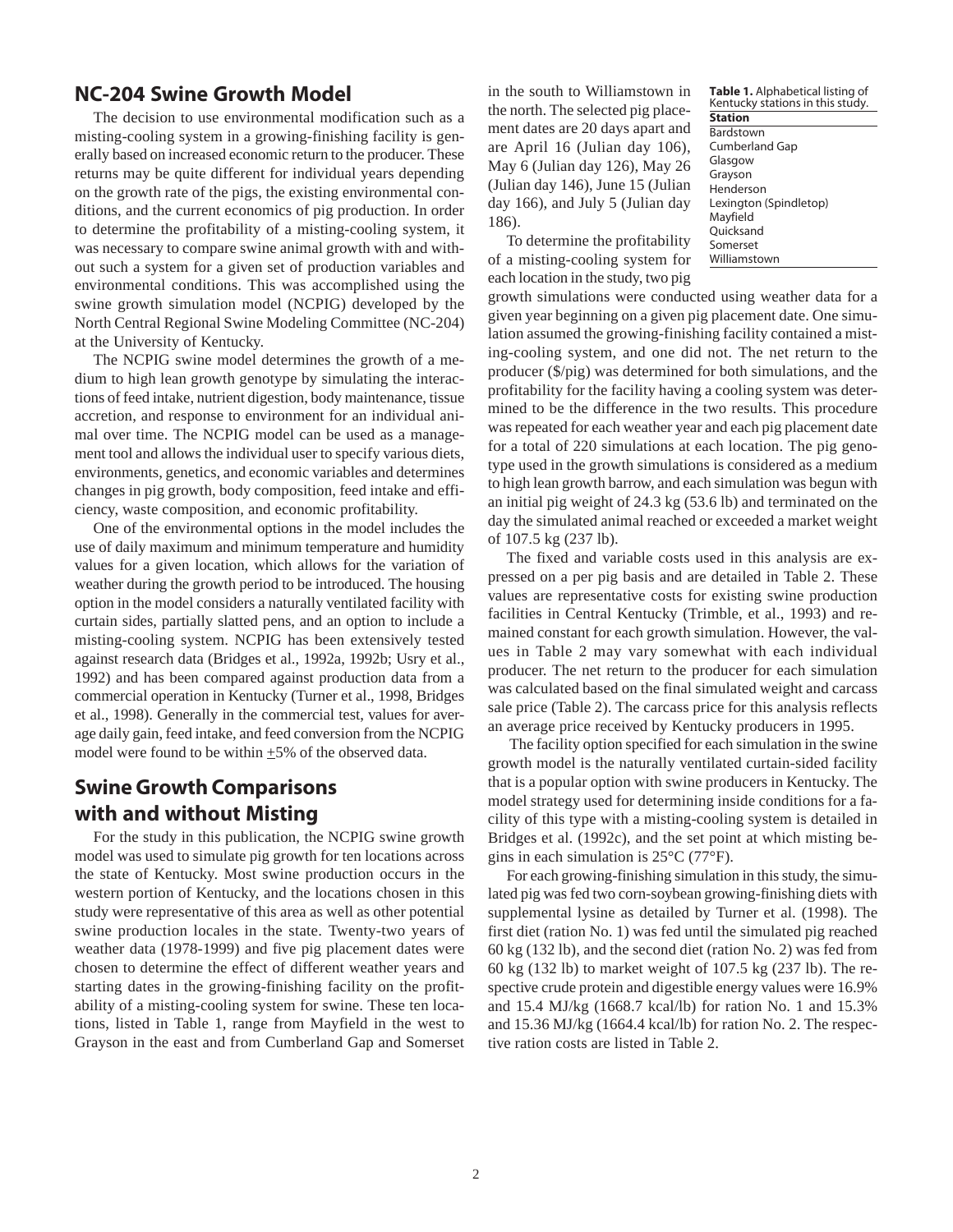|  |  |  | <b>Table 2.</b> Swine production cost variables used in this analysis. |  |  |
|--|--|--|------------------------------------------------------------------------|--|--|
|--|--|--|------------------------------------------------------------------------|--|--|

| <b>Fixed Production Costs</b> |                              |               | <b>Variable Production Costs</b> |                        |  |  |
|-------------------------------|------------------------------|---------------|----------------------------------|------------------------|--|--|
| Initial pig value in facility |                              | $$20.00$ /piq | Interest rate                    | 10.0%                  |  |  |
|                               | Facility w/o misting-cooling | \$5.00/piq    | Labor                            | \$0.03/piq/day         |  |  |
| Facility w/misting-cooling    |                              | \$5.30/piq    | Operating cost                   | $$1.00$ /piq           |  |  |
|                               |                              |               | Veterinary cost                  | $$3.00$ /piq           |  |  |
|                               |                              |               | Marketing cost                   | $$2.00$ /piq           |  |  |
| <b>Feed Costs</b>             |                              |               | <b>Carcass Sale Price</b>        |                        |  |  |
| Ration No. 1                  | \$0.15/kg                    | (5136.3/ton)  | Base value                       | \$1.1023/kg (\$50/cwt) |  |  |
| Ration No. 2                  | \$0.143/kg                   | (5129.5/ton)  |                                  |                        |  |  |
|                               |                              |               |                                  |                        |  |  |

## **Reductions in the Simulated Growing-Finishing Period with a Misting-Cooling System**

For the results shown in this analysis, the term misting-cooling system may refer to either evaporative misting or direct sprinkling of the pigs. Using 22 years of weather data, the NCPIG model simulated responses of the animal much as would be experienced in the real housing situation. The results show that the length of the simulated growing-finishing period was quite variable due to different weather conditions for the 22 years at each location. Figure 1 illustrates an example of the variability of the growing-finishing period for one location (Henderson, Kentucky) and one placement date (May 6, Julian day 126) with and without a misting-cooling system. Figure 1 shows that, with no cooling, the growth period ranged from a maximum of 148 days in 1980 to a minimum of 121 days in 1992. This compares with a maximum-minimum range of 125 days in 1995 to 103 days in 1984 for a facility in which the pigs had a cooling system available. Figure 1 also illustrates that when using a cooling system, the yearly reduction in the length of the growth period for a given location is dependent on the weather conditions in the growing season. Table 3 shows that on average for the 22 years studied, pigs beginning in the facility on May 6 (Julian day 126) at Henderson would require an average growth period of 131 days with no misting compared to an average of 114.1 days for a facility with misting. This is an average reduction of approximately 17 days in the growing-finishing period

**Figure 1.** The simulated growing-finishing period with and without misting for pigs placed in the growing-finishing facility on May 6 (Julian day 126) from 1978 through 1999 at the Henderson, Kentucky, location.



for a facility with a misting-cooling system and a significant payback for fewer days on feed and an earlier market date.

Table 3 presents the 22-year average reductions in the length of the simulated growing-finishing period by location for the five placement dates in this study. On average, the largest reductions for a facility with a cooling system were found for Mayfield, Glasgow, and Henderson for the April 16 placement date, and the smallest average declines were found for Grayson and Cumberland Gap for the July 5 placement date. Generally, the averages in Table 3 indicate that facilities with a cooling system are beneficial in increasing the pig growth rate, i.e., reducing the time for the pigs to market, but the reduction in time for having a cooling system generally is less for a given location as the placement date occurs later in the year. In a nutshell, the later the placement date, the smaller the benefit.

#### **Profitability of Misting-Cooling Systems**

To determine the profitability of a growing-finishing facility with a misting-cooling system, the yearly net return (\$/pig/year) of the simulations with and without cooling were compared at each location and for each placement date. The results reflected the unpredictability of local weather and were rather variable for the 22 years. Figure 2 demonstrates the yearly variability of the return to misting for one location (Bardstown, Kentucky) and two placement dates (July 5, Julian day 186 and April 16, Julian day 106). The figure shows that the earlier pig placement date (Julian day 106) returned substantially more profit to a facility with cooling on a yearly basis than when the simulated pigs were begun in the growing-finishing facility on Julian day 186. For the April 16 placement date at Bardstown, the maximum yearly profit was \$5.35 in 1983, and the minimum was \$1.11 in 1996. These values compare to a maximum net return of \$2.34 in 1983 and a minimum of \$0.02 in 1992 for the July 5 placement date. Generally the yearly returns due to misting for the intermediate placement dates (Julian days 166, 146, and 126) were within the range shown in Figure 2, and for clarity these were not included in the figures. Figure 2 illustrates the randomness in production due to weather variability and demonstrates the risk that faces the producer when investing in an agricultural enterprise.

Table 4 presents the maximum, minimum, average net return, and the standard deviation of the return for using a misting-cooling system by placement date for the 22 years of record and the ten locations in this study. The average return (\$/pig/ year) due to misting ranged from a maximum of \$4.16 for Glasgow starting on April 16 to a minimum of \$0.41 for Grayson.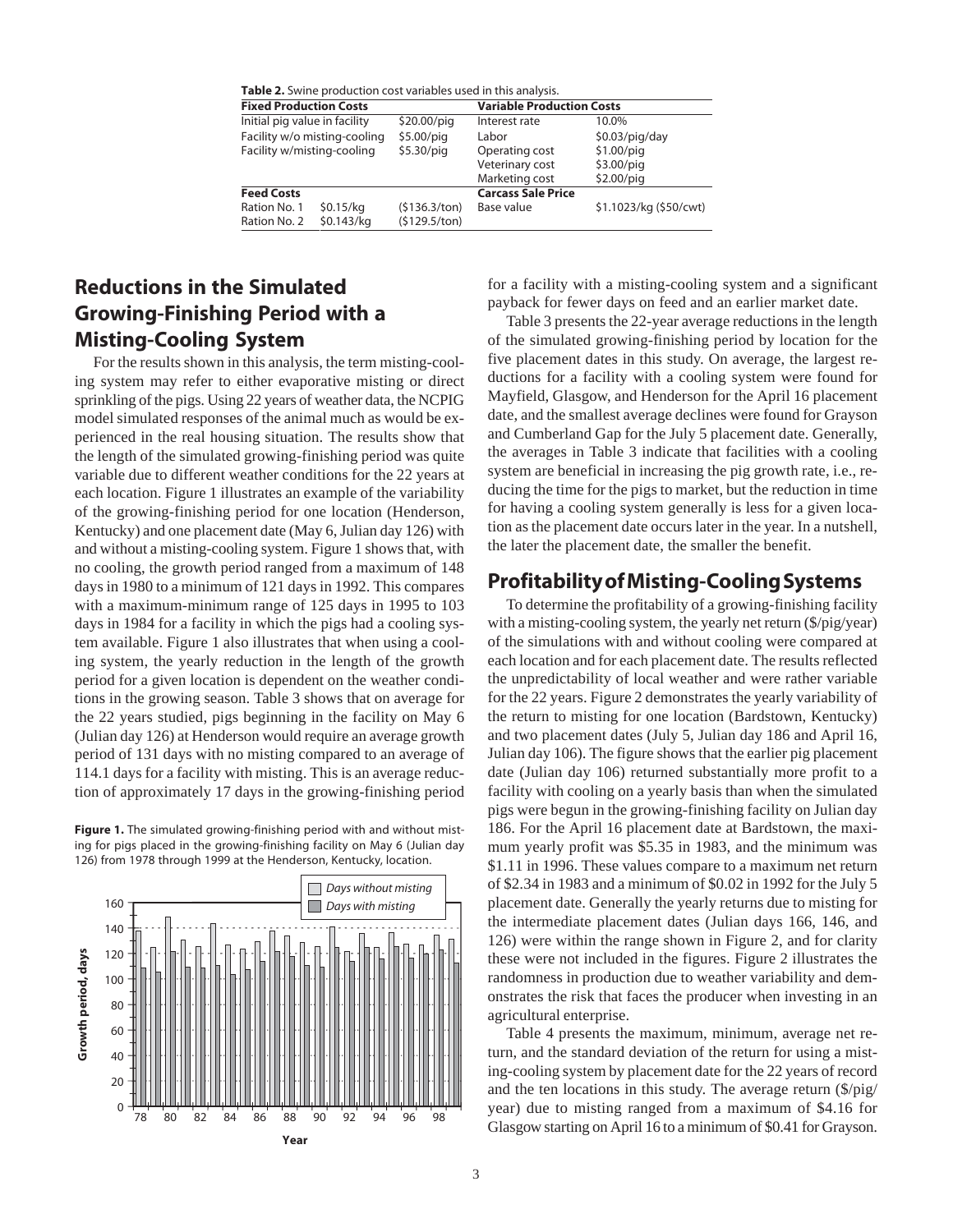|                                                            | Table 3. The average length of the simulated growth period and standard deviation (days) with and without misting for the 22 years of record (1978-1999) |
|------------------------------------------------------------|----------------------------------------------------------------------------------------------------------------------------------------------------------|
| by pig placement date and the ten locations in this study. |                                                                                                                                                          |

| , , , ,<br>Pig<br><b>Placement</b><br><b>Date</b><br>(Julian Day) | Average<br>Growth<br>Period w/o<br><b>Misting</b><br>(Days) | <b>Standard</b><br><b>Deviation</b><br>(Days) | Average<br>Growth<br><b>Period with</b><br><b>Misting</b><br>(Days) | <b>Standard</b><br><b>Deviation</b><br>(Days) | <b>Reduction</b><br>in Growth<br><b>Period with</b><br><b>Misting</b> | Average<br>Growth<br>Period w/o<br><b>Misting</b><br>(Days) | <b>Standard</b><br><b>Deviation</b><br>(Days) | Average<br>Growth<br><b>Period with</b><br><b>Misting</b><br>(Days) | <b>Standard</b><br><b>Deviation</b><br>(Days) | <b>Reduction</b><br>in Growth<br><b>Period with</b><br><b>Misting</b> |
|-------------------------------------------------------------------|-------------------------------------------------------------|-----------------------------------------------|---------------------------------------------------------------------|-----------------------------------------------|-----------------------------------------------------------------------|-------------------------------------------------------------|-----------------------------------------------|---------------------------------------------------------------------|-----------------------------------------------|-----------------------------------------------------------------------|
|                                                                   | <b>Bardstown, Kentucky</b>                                  |                                               |                                                                     |                                               |                                                                       | <b>Lexington, Kentucky</b>                                  |                                               |                                                                     |                                               |                                                                       |
| 106                                                               | 118.4                                                       | 9.0                                           | 102.0                                                               | 7.2                                           | 16.4                                                                  | 115.9                                                       | 9.6                                           | 100.1                                                               | 4.4                                           | 15.8                                                                  |
| 126                                                               | 121.7                                                       | 8.1                                           | 106.5                                                               | 8.1                                           | 15.2                                                                  | 120.4                                                       | 7.4                                           | 104.9                                                               | 4.7                                           | 15.5                                                                  |
| 146                                                               | 118.9                                                       | 6.5                                           | 106.3                                                               | 7.7                                           | 12.6                                                                  | 118.3                                                       | 5.8                                           | 105.4                                                               | 4.0                                           | 12.9                                                                  |
| 166                                                               | 112.8                                                       | 6.3                                           | 103.1                                                               | 6.8                                           | 9.7                                                                   | 111.9                                                       | 5.2                                           | 102.2                                                               | 3.7                                           | 9.7                                                                   |
| 186                                                               | 105.5                                                       | 5.1                                           | 98.2                                                                | 6.1                                           | 7.3                                                                   | 104.9                                                       | 4.2                                           | 97.6                                                                | 3.2                                           | 7.3                                                                   |
|                                                                   | <b>Cumberland Gap, Kentucky</b>                             |                                               |                                                                     |                                               |                                                                       | <b>Mayfield, Kentucky</b>                                   |                                               |                                                                     |                                               |                                                                       |
| 106                                                               | 112.4                                                       | 7.5                                           | 100.9                                                               | 5.7                                           | 11.5                                                                  | 134.1                                                       | 8.8                                           | 111.9                                                               | 7.0                                           | 22.2                                                                  |
| 126                                                               | 117.7                                                       | 6.3                                           | 106.0                                                               | 6.4                                           | 11.7                                                                  | 135.8                                                       | 6.5                                           | 117.3                                                               | 6.3                                           | 18.5                                                                  |
| 146                                                               | 116.9                                                       | 5.3                                           | 106.6                                                               | 5.7                                           | 10.3                                                                  | 129.4                                                       | 5.8                                           | 115.1                                                               | 4.8                                           | 14.3                                                                  |
| 166                                                               | 111.0                                                       | 4.3                                           | 103.4                                                               | 4.7                                           | 7.6                                                                   | 120.6                                                       | 5.2                                           | 109.7                                                               | 4.3                                           | 10.9                                                                  |
| 186                                                               | 104.1                                                       | 3.7                                           | 98.7                                                                | 4.1                                           | 5.4                                                                   | 111.4                                                       | 4.4                                           | 102.9                                                               | 3.5                                           | 8.5                                                                   |
|                                                                   | <b>Glasgow, Kentucky</b>                                    |                                               |                                                                     |                                               |                                                                       | <b>Quicksand, Kentucky</b>                                  |                                               |                                                                     |                                               |                                                                       |
| 106                                                               | 126.5                                                       | 10.5                                          | 104.7                                                               | 6.3                                           | 21.8                                                                  | 114.3                                                       | 9.8                                           | 102.3                                                               | 7.1                                           | 12.0                                                                  |
| 126                                                               | 127.9                                                       | 8.7                                           | 109.0                                                               | 6.6                                           | 18.9                                                                  | 119.6                                                       | 8.4                                           | 108.1                                                               | 7.8                                           | 11.5                                                                  |
| 146                                                               | 123.2                                                       | 6.5                                           | 108.4                                                               | 5.4                                           | 14.8                                                                  | 118.6                                                       | 5.9                                           | 108.9                                                               | 7.1                                           | 9.7                                                                   |
| 166                                                               | 115.6                                                       | 5.6                                           | 104.0                                                               | 4.4                                           | 11.6                                                                  | 113.2                                                       | 5.4                                           | 106.1                                                               | 6.3                                           | 7.1                                                                   |
| 186                                                               | 107.2                                                       | 4.5                                           | 98.9                                                                | 3.4                                           | 8.3                                                                   | 106.4                                                       | 4.7                                           | 101.2                                                               | 5.5                                           | 5.2                                                                   |
|                                                                   | <b>Grayson, Kentucky</b>                                    |                                               |                                                                     |                                               |                                                                       | <b>Somerset, Kentucky</b>                                   |                                               |                                                                     |                                               |                                                                       |
| 106                                                               | 106.4                                                       | 4.9                                           | 98.7                                                                | 3.5                                           | 7.5                                                                   | 111.9                                                       | 6.4                                           | 96.3                                                                | 3.7                                           | 15.6                                                                  |
| 126                                                               | 111.5                                                       | 5.0                                           | 103.4                                                               | 3.5                                           | 8.1                                                                   | 115.3                                                       | 6.5                                           | 99.7                                                                | 4.5                                           | 15.6                                                                  |
| 146                                                               | 111.3                                                       | 4.2                                           | 104.7                                                               | 4.4                                           | 6.6                                                                   | 113.3                                                       | 5.7                                           | 99.9                                                                | 3.1                                           | 13.4                                                                  |
| 166                                                               | 107.5                                                       | 3.8                                           | 102.2                                                               | 4.3                                           | 5.3                                                                   | 107.9                                                       | 4.5                                           | 97.8                                                                | 3.1                                           | 10.1                                                                  |
| 186                                                               | 101.8                                                       | 3.2                                           | 98.2                                                                | 3.7                                           | 3.6                                                                   | 101.6                                                       | 3.7                                           | 94.1                                                                | 2.4                                           | 7.5                                                                   |
|                                                                   | <b>Henderson, Kentucky</b>                                  |                                               |                                                                     |                                               | <b>Williamstown, Kentucky</b>                                         |                                                             |                                               |                                                                     |                                               |                                                                       |
| 106                                                               | 129.8                                                       | 10.0                                          | 109.5                                                               | 6.7                                           | 20.3                                                                  | 115.3                                                       | 8.0                                           | 99.0                                                                | 4.0                                           | 16.3                                                                  |
| 126                                                               | 131.0                                                       | 6.9                                           | 114.1                                                               | 6.5                                           | 16.9                                                                  | 118.4                                                       | 7.4                                           | 103.3                                                               | 5.1                                           | 15.1                                                                  |
| 146                                                               | 125.5                                                       | 5.9                                           | 112.4                                                               | 5.0                                           | 13.1                                                                  | 116.1                                                       | 5.6                                           | 103.1                                                               | 4.6                                           | 13.0                                                                  |
| 166                                                               | 117.6                                                       | 5.2                                           | 107.4                                                               | 4.1                                           | 10.2                                                                  | 110.4                                                       | 4.5                                           | 100.4                                                               | 3.7                                           | 10.0                                                                  |
| 186                                                               | 109.0                                                       | 4.2                                           | 100.9                                                               | 3.2                                           | 8.1                                                                   | 103.7                                                       | 3.5                                           | 96.3                                                                | 2.9                                           | 7.4                                                                   |

**Table 4.** Maximum, minimum, average, and standard deviation of the return due to misting (\$/pig/year) by pig placement date for the 22 years of record (1978-1999) for the ten locations in this study.

| Pig<br>Placement<br>Date (Julian | <b>Maximum</b><br>Return   | <b>Minimum</b><br>Return        | Average<br>Return | <b>Standard</b><br><b>Deviation</b> | <b>Maximum</b><br><b>Return</b> | <b>Minimum</b><br>Return | Average<br>Return | <b>Standard</b><br><b>Deviation</b> |  |
|----------------------------------|----------------------------|---------------------------------|-------------------|-------------------------------------|---------------------------------|--------------------------|-------------------|-------------------------------------|--|
| Day)                             | \$/pig/year                | \$/pig/year                     | \$/pig/year       | \$/pig/year                         | \$/pig/year                     | \$/pig/year              | \$/pig/year       | \$/pig/year                         |  |
|                                  | <b>Bardstown, Kentucky</b> |                                 |                   |                                     | Lexington, Kentucky             |                          |                   |                                     |  |
| 106                              | 5.35                       | 1.11                            | 3.07              | 1.14                                | 7.03                            | 0.74                     | 2.87              | 1.55                                |  |
| 126                              | 6.48                       | 0.60                            | 2.56              | 1.15                                | 5.24                            | 1.00                     | 2.70              | 1.03                                |  |
| 146                              | 3.76                       | 0.39                            | 2.00              | 0.80                                | 3.11                            | 0.51                     | 1.87              | 0.58                                |  |
| 166                              | 2.70                       | 0.23                            | 1.24              | 0.69                                | 2.76                            | 0.15                     | 1.27              | 0.61                                |  |
| 186                              | 2.34                       | 0.02                            | 0.87              | 0.62                                | 2.14                            | 0.06                     | 0.94              | 0.50                                |  |
|                                  |                            | <b>Cumberland Gap, Kentucky</b> |                   |                                     | <b>Mayfield, Kentucky</b>       |                          |                   |                                     |  |
| 106                              | 4.35                       | 0.64                            | 2.05              | 0.90                                | 7.56                            | 2.49                     | 4.14              | 1.36                                |  |
| 126                              | 2.93                       | 0.81                            | 1.93              | 0.58                                | 5.36                            | 1.20                     | 3.05              | 0.94                                |  |
| 146                              | 2.64                       | 0.60                            | 1.62              | 0.52                                | 3.53                            | 0.72                     | 1.90              | 0.74                                |  |
| 166                              | 1.76                       | 0.21                            | 0.99              | 0.45                                | 2.23                            | 0.19                     | 1.25              | 0.53                                |  |
| 186                              | 1.50                       | 0.0                             | 0.62              | 0.43                                | 1.80                            | 0.22                     | 0.99              | 0.48                                |  |
|                                  | <b>Glasgow, Kentucky</b>   |                                 |                   |                                     | <b>Quicksand, Kentucky</b>      |                          |                   |                                     |  |
| 106                              | 7.17                       | 1.50                            | 4.16              | 1.64                                | 3.75                            | 0.19                     | 2.18              | 1.00                                |  |
| 126                              | 5.74                       | 0.96                            | 3.26              | 1.04                                | 4.40                            | 0.25                     | 1.79              | 0.88                                |  |
| 146                              | 3.93                       | 0.89                            | 2.09              | 0.93                                | 2.60                            | 0.28                     | 1.46              | 0.62                                |  |
| 166                              | 2.61                       | 0.0                             | 1.39              | 0.64                                | 2.16                            | 0.23                     | 1.08              | 0.51                                |  |
| 186                              | 1.64                       | 0.0                             | 1.00              | 0.42                                | 2.14                            | 0.0                      | 0.61              | 0.55                                |  |
|                                  | <b>Grayson, Kentucky</b>   |                                 |                   |                                     | <b>Somerset, Kentucky</b>       |                          |                   |                                     |  |
| 106                              | 3.49                       | 0.34                            | 1.29              | 0.80                                | 6.40                            | 1.02                     | 2.92              | 1.07                                |  |
| 126                              | 2.98                       | 0.54                            | 1.42              | 0.73                                | 5.32                            | 1.08                     | 2.65              | 1.01                                |  |
| 146                              | 2.61                       | 0.14                            | 0.81              | 0.51                                | 4.60                            | 0.78                     | 2.13              | 0.86                                |  |
| 166                              | 2.07                       | 0.0                             | 0.61              | 0.44                                | 2.53                            | 0.72                     | 1.47              | 0.48                                |  |
| 186                              | 1.24                       | 0.0                             | 0.41              | 0.35                                | 1.95                            | 0.25                     | 0.89              | 0.41                                |  |
|                                  | <b>Henderson, Kentucky</b> |                                 |                   |                                     | <b>Williamstown, Kentucky</b>   |                          |                   |                                     |  |
| 106                              | 8.56                       | 1.36                            | 3.87              | 1.79                                | 5.91                            | 1.71                     | 3.13              | 1.16                                |  |
| 126                              | 5.31                       | 1.18                            | 2.85              | 1.11                                | 4.06                            | 1.48                     | 2.77              | 0.74                                |  |
| 146                              | 3.37                       | 0.77                            | 1.85              | 0.83                                | 3.33                            | 0.88                     | 2.07              | 0.52                                |  |
| 166                              | 2.61                       | 0.28                            | 1.34              | 0.53                                | 2.10                            | 0.72                     | 1.31              | 0.36                                |  |
| 186                              | 1.84                       | 0.0                             | 0.74              | 0.59                                | 2.32                            | 0.33                     | 0.95              | 0.44                                |  |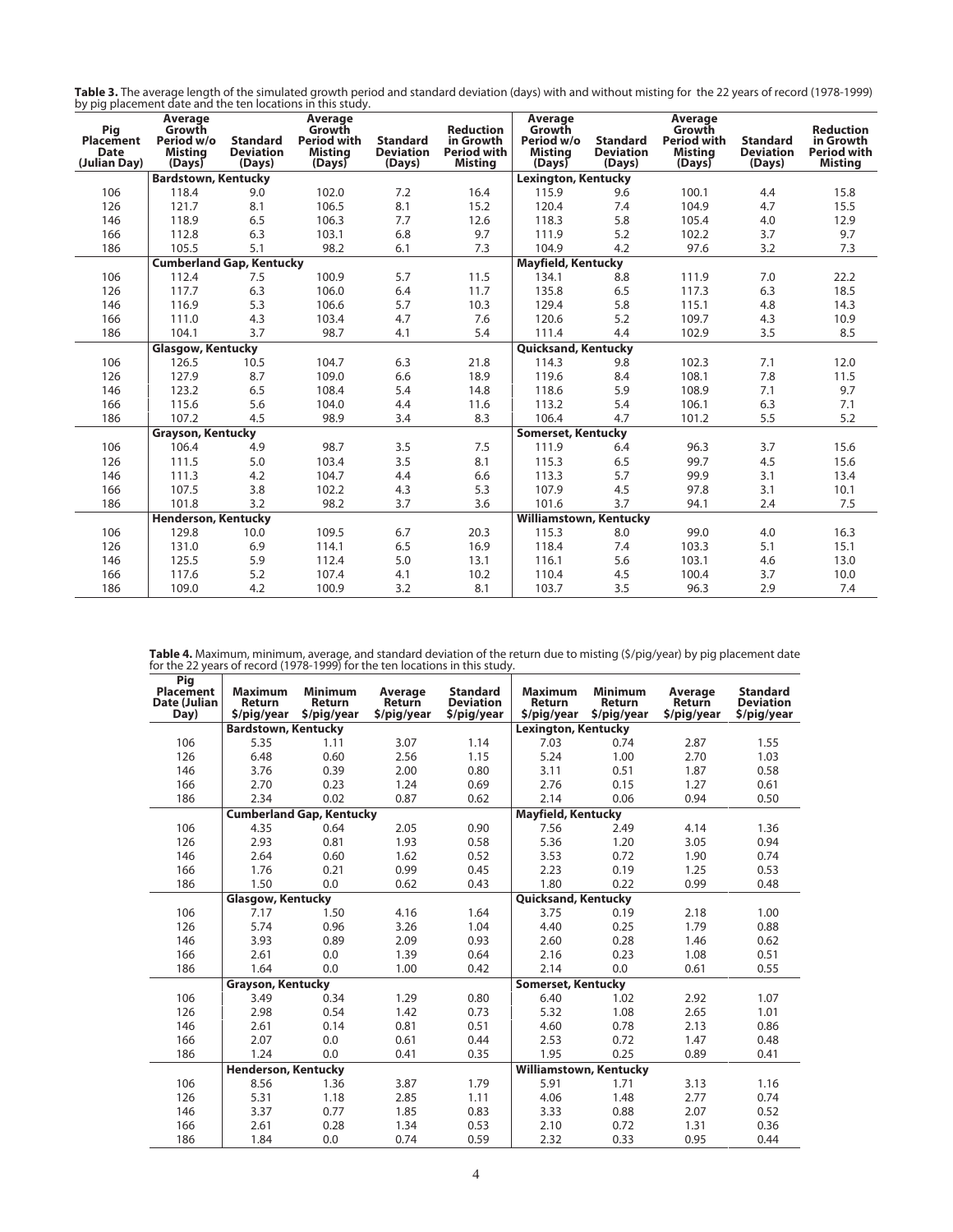**Figure 2.** The simulated yearly net return (\$/pig/year) with misting for pigs placed in the growing-finishing facility on July 5 (Julian day 186) and April 16 (Julian day 106) from 1978 through 1999 at the Bardstown, Kentucky, location.



The average yearly return for having a cooling system shown in Table 4 demonstrates that having a misting-cooling facility generally was profitable for most stations in Kentucky and most placement dates and that the average net return due to misting usually decreases as the placement date progresses in time. The largest yearly profits for a cooling system were again found for stations in the western and southern portions of the state (Henderson, Mayfield, and Glasgow), and these returns gradually decreased for the stations in the central and eastern areas. The July 5 (Julian day 186) placement date yielded a minimum yearly return of zero for several stations (Table 4).

#### **Investment Risk Example**

One purpose for comparing 22 years of weather data in this analysis is to evaluate various levels of risk that the producer may expect when implementing a misting-cooling system. The swine growth model combined with years of weather and different pig placement dates has determined responses of the animal subjected to many different growing conditions much as would be experienced in a real production situation. If the producer chooses to invest in a cooling system, there is a certain amount of risk in recovering the investment cost over the expected life of the misting system. For example, assume that the investment cost for a misting system is \$5.00 per pig space with a seven-year life, and the rate for interest and taxes is 10% per annum over the life of system. This yields a total investment of \$9.74 per pig space and necessitates a return of \$1.39 per year if the cost per space is prorated over the seven-year life of the system. Operating costs for the misting system are not considered in this example. As shown by the return due to misting (\$/pig/year) in Table 4, a facility with a misting system was generally found on average to be profitable for the 22 years of record. However, Figure 2 demonstrates that the return due to misting can be highly volatile not only by year but also by placement date. It would be beneficial to the producer to have some measure of the risk associated with recovering the initial investment cost.

Table 5 presents the probabilities for a net return for cooling the pigs of \$1.39 per pig per year required to pay for such a system over its life for each of the ten Kentucky locations by pig placement date. It can be seen from Table 5 that, except for Grayson and Quicksand, the earlier placement dates (Julian days 106, 126, and 146) have a high probability (at least 84%) of achieving the initial investment cost. An 80% probability value would indicate that a facility with misting could be expected to achieve a net return to misting of at least \$1.39 in eight out of every ten years. The later placement dates (Julian days 166 and 186) for all stations have a much lower likelihood of achieving the initial investment. Returning to our Bardstown example in Figure 2, Figure 3 illustrates a constant yearly net return to misting of \$1.39 per pig per year superimposed on the returns to misting for the April 16 and July 5 placement dates. It can be seen clearly from Figure 3 that for most of the 22-year period of record, the returns due to misting were above the \$1.39 threshold value for the earlier date, while few years at the July 5 placement date exceeded this value.

The probabilities (Table 5) indicate the capability of a misting system to recover the initial cost for a given location and date. While misting is still beneficial to the pigs at the later placement dates, it becomes more profitable for the April and May placement dates. When the animals are started in the grow-

**Table 5.** The probability of a net return (%) due to misting of at least \$1.39 per pig per year for the ten locations in this study by pig placement date.

|                        | <b>Pig Placement Date (Julian Date)</b> |                |                        |                  |                 |  |  |  |
|------------------------|-----------------------------------------|----------------|------------------------|------------------|-----------------|--|--|--|
| <b>Location</b>        | April 16<br>(106                        | May 6<br>(126) | <b>May 26</b><br>(146) | June 15<br>(166) | July 5<br>(186) |  |  |  |
| Bardstown              | 99.4                                    | 97.6           | 94.5                   | 30.6             | 4.2             |  |  |  |
| <b>Cumberland Gap</b>  | 93.9                                    | 96.9           | 84.0                   | 3.6              | 2.3             |  |  |  |
| Glasgow                | 99.7                                    | 99.8           | 94.3                   | 50.0             | 3.2             |  |  |  |
| Grayson                | 39.6                                    | 53.8           | 1.6                    | 2.4              | 0.2             |  |  |  |
| Henderson              | 99.3                                    | 99.1           | 88.8                   | 41.2             | 17.8            |  |  |  |
| Lexington (Spindletop) | 97.1                                    | 99.0           | 95.5                   | 32.3             | 3.5             |  |  |  |
| Mayfield               | 99.9                                    | 99.7           | 92.9                   | 27.2             | 4.5             |  |  |  |
| Ouicksand              | 94.9                                    | 84.6           | 60.4                   | 9.3              | 0.6             |  |  |  |
| Somerset               | 99.4                                    | 98.9           | 96.0                   | 65.1             | 1.2             |  |  |  |
| Williamstown           | 99.5                                    | 99.8           | 99.1                   | 30.3             | 2.5             |  |  |  |

**Figure 3.** The simulated yearly net return (\$/pig/year) with misting for pigs placed in the growing-finishing facility on July 5 (Julian day 186) and April 16 (Julian day 106) from 1978 through 1999 at the Bardstown, Kentucky, location compared to a net return of \$1.39 per pig per year necessary for recovery of the system investment.